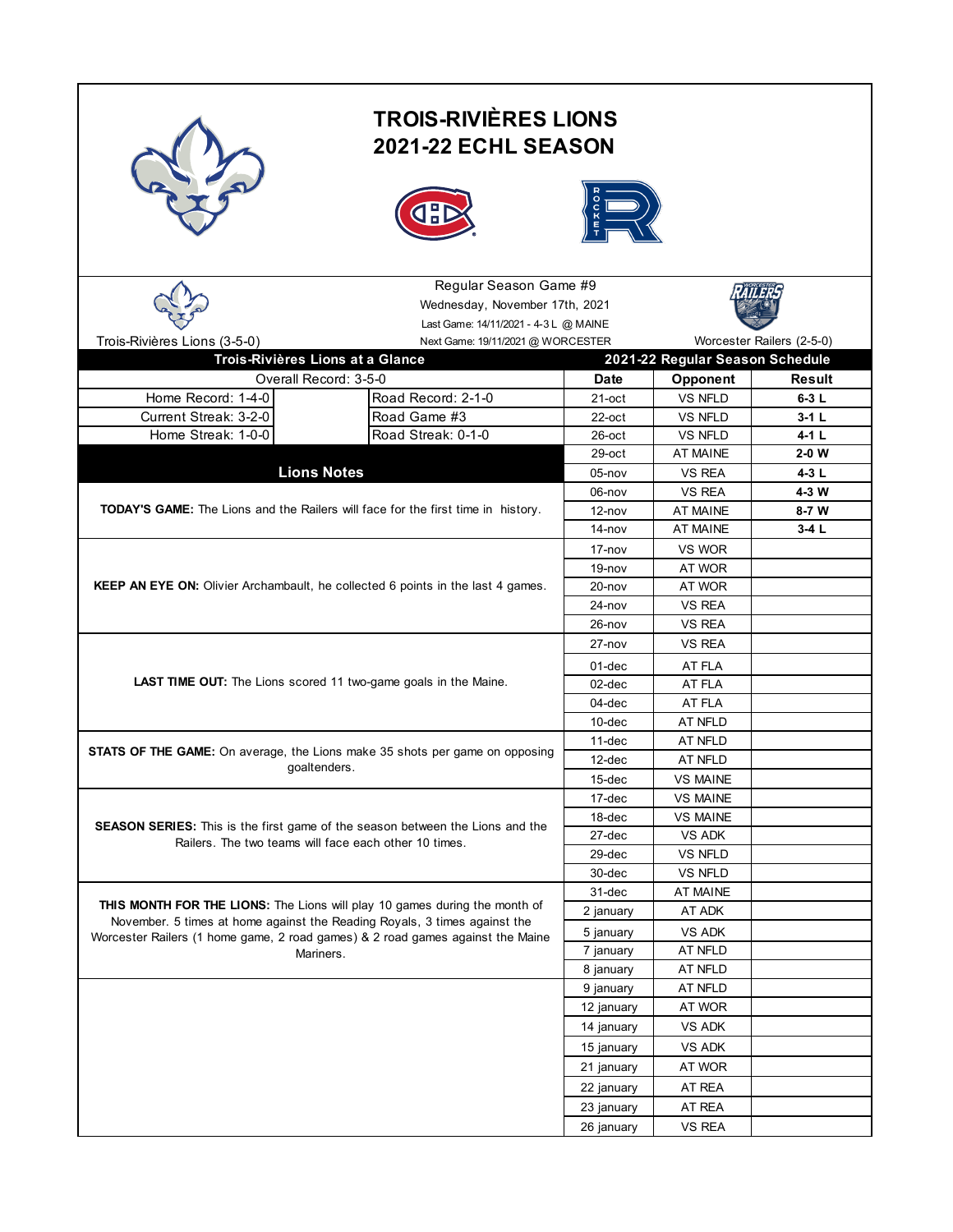|                                                                                 |                                                            |                                                                               |                        |                            | 29 january                                                            | AT ADK                                                        |  |
|---------------------------------------------------------------------------------|------------------------------------------------------------|-------------------------------------------------------------------------------|------------------------|----------------------------|-----------------------------------------------------------------------|---------------------------------------------------------------|--|
|                                                                                 |                                                            |                                                                               |                        |                            | 30 january                                                            | <b>AT MAINE</b>                                               |  |
|                                                                                 |                                                            |                                                                               |                        |                            | 2 february                                                            | <b>VS MAINE</b>                                               |  |
|                                                                                 |                                                            |                                                                               |                        |                            | 4 february                                                            | <b>VS MAINE</b>                                               |  |
|                                                                                 |                                                            |                                                                               |                        |                            | 5 february                                                            | <b>VS MAINE</b>                                               |  |
|                                                                                 |                                                            |                                                                               |                        |                            | 11 february                                                           | AT REA                                                        |  |
|                                                                                 |                                                            |                                                                               |                        |                            | 12 february                                                           | AT REA                                                        |  |
|                                                                                 |                                                            |                                                                               |                        |                            | 18 february                                                           | AT ADK                                                        |  |
|                                                                                 |                                                            |                                                                               |                        |                            | 19 february                                                           | <b>AT MAINE</b>                                               |  |
|                                                                                 |                                                            |                                                                               |                        |                            | 20 february                                                           | <b>AT MAINE</b>                                               |  |
|                                                                                 |                                                            |                                                                               |                        |                            | 23 february                                                           | <b>VS MAINE</b>                                               |  |
| LATE IN THE SEASON: This season, the Lions will play 72 games, 36 games at home |                                                            |                                                                               |                        |                            | 25 february                                                           | VS NFLD                                                       |  |
|                                                                                 |                                                            | in Trois-Rivières at the Colisée Vidéotron and 36 games on the road against 8 |                        |                            | 26 february                                                           | VS NFLD                                                       |  |
|                                                                                 |                                                            | differents teams.                                                             |                        |                            | 2 march                                                               | VS ADK                                                        |  |
|                                                                                 |                                                            |                                                                               |                        |                            | 4 march                                                               | VS IND                                                        |  |
|                                                                                 |                                                            |                                                                               |                        |                            | 5 march                                                               | VS IND                                                        |  |
|                                                                                 |                                                            |                                                                               |                        |                            | 09-mars                                                               | AT NFLD                                                       |  |
|                                                                                 |                                                            |                                                                               |                        |                            | 9 march                                                               | AT NFLD                                                       |  |
|                                                                                 |                                                            |                                                                               |                        |                            | 12 march                                                              | AT NFLD                                                       |  |
|                                                                                 |                                                            |                                                                               |                        |                            | 16 march                                                              | VS WOR                                                        |  |
|                                                                                 |                                                            |                                                                               |                        |                            | 18 march                                                              | <b>VS MAINE</b>                                               |  |
|                                                                                 |                                                            |                                                                               |                        |                            | 23 march                                                              | AT GRN                                                        |  |
|                                                                                 |                                                            |                                                                               |                        |                            |                                                                       | AT SC                                                         |  |
|                                                                                 |                                                            |                                                                               |                        |                            | 26 march                                                              | AT SC                                                         |  |
|                                                                                 |                                                            |                                                                               |                        |                            | 27 march                                                              | AT SC                                                         |  |
|                                                                                 |                                                            |                                                                               |                        |                            | 1 april                                                               | VS REA                                                        |  |
|                                                                                 |                                                            |                                                                               |                        |                            | 2 april                                                               | VS REA                                                        |  |
|                                                                                 |                                                            |                                                                               |                        |                            | 6 april                                                               | VS CIN                                                        |  |
|                                                                                 |                                                            |                                                                               |                        |                            | 8 april                                                               | AT WOR                                                        |  |
|                                                                                 |                                                            |                                                                               |                        |                            |                                                                       | AT WOR                                                        |  |
|                                                                                 |                                                            |                                                                               |                        |                            | 12 april                                                              | VS CIN                                                        |  |
|                                                                                 |                                                            |                                                                               |                        |                            | 15 april                                                              | VS WOR                                                        |  |
|                                                                                 |                                                            |                                                                               |                        |                            | 16 april                                                              | VS WOR                                                        |  |
|                                                                                 | <b>STREAKS</b>                                             |                                                                               |                        |                            |                                                                       | <b>TRENDS</b>                                                 |  |
| <b>Current Streak:</b>                                                          |                                                            | $(0-1-0)$                                                                     |                        |                            |                                                                       |                                                               |  |
| <b>Last 5 Games:</b>                                                            |                                                            | $(3-2-0)$                                                                     |                        |                            |                                                                       | Olivier Archambault record each 6 points in the 4 last games. |  |
| Last 10 Games - Home:                                                           |                                                            | $(1-4-0)$                                                                     |                        |                            |                                                                       |                                                               |  |
| Last 10 Games - Away:                                                           |                                                            | $(2-1-0)$                                                                     |                        |                            |                                                                       |                                                               |  |
| <b>Longest Winning Streak:</b>                                                  |                                                            | $(2-0-0)$                                                                     |                        |                            | 20 of the 22 players in tonight's lineup are born in Quebec province. |                                                               |  |
| <b>Longest Winless Streak:</b>                                                  |                                                            | $(0-3-0)$                                                                     |                        |                            |                                                                       |                                                               |  |
|                                                                                 |                                                            |                                                                               |                        | 2021-22 SEASON HIGH & LOWS |                                                                       |                                                               |  |
|                                                                                 |                                                            |                                                                               | <b>HIGH</b>            |                            |                                                                       | <b>LOW</b>                                                    |  |
|                                                                                 | <b>Goals For (Game)</b>                                    |                                                                               | 8 (12/11/2021 @ MAINE) |                            | 1 (22/10/2021 vs NFLD)                                                |                                                               |  |
|                                                                                 | <b>Goals Against (Game)</b><br>7 (12/11/2021 @ MAINE)      |                                                                               |                        |                            | 0 (29/10/2021 @ MAINE)                                                |                                                               |  |
|                                                                                 | <b>Largest Goal Differential</b><br>3 (21/10/2021 vs NFLD) |                                                                               |                        | 1 (05/11/2021 vs REA)      |                                                                       |                                                               |  |
|                                                                                 | Attendance (Home)<br>4500 (21/10/2021 vs NFLD)             |                                                                               |                        | 2517 (26/10/2021 vs NFLD)  |                                                                       |                                                               |  |
| <b>INJURIES</b>                                                                 |                                                            |                                                                               |                        |                            |                                                                       |                                                               |  |
| Name<br>Date<br><b>Injury</b>                                                   |                                                            |                                                                               |                        |                            |                                                                       |                                                               |  |
|                                                                                 |                                                            |                                                                               |                        |                            |                                                                       |                                                               |  |
|                                                                                 |                                                            |                                                                               |                        |                            |                                                                       |                                                               |  |
| <b>RECENT TRANSACTIONS</b><br><b>Transactions</b><br>Name<br>Date               |                                                            |                                                                               |                        |                            |                                                                       |                                                               |  |
|                                                                                 |                                                            |                                                                               | $16 - nov$             |                            | Sent down - Belleville Senators (AHL)                                 |                                                               |  |
| Alexis D'Aoust                                                                  |                                                            |                                                                               |                        |                            |                                                                       |                                                               |  |